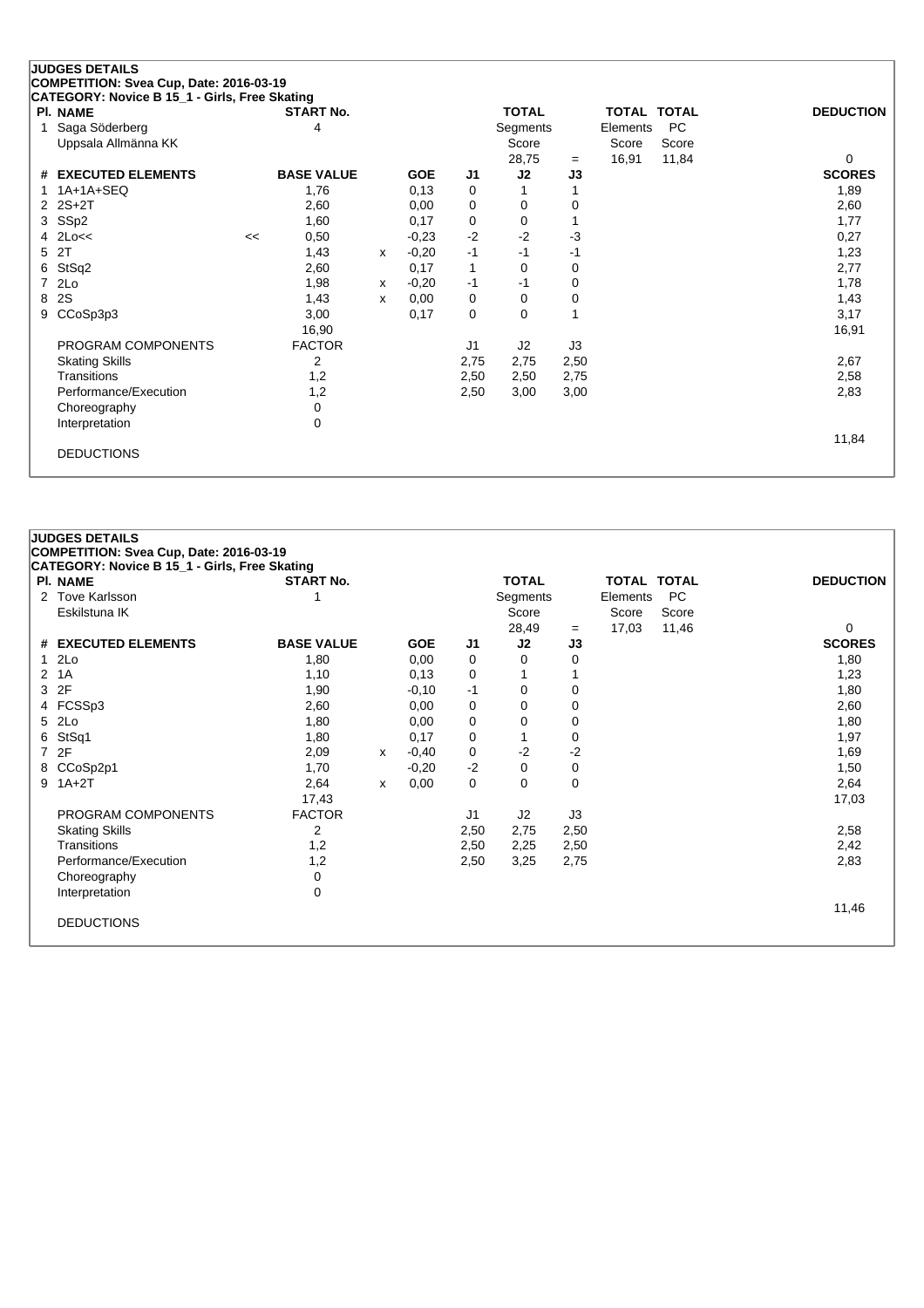## **JUDGES DETAILS**

**COMPETITION: Svea Cup, Date: 2016-03-19**

| CATEGORY: Novice B 15_1 - Girls, Free Skating |                   |   |            |             |              |      |             |           |                  |
|-----------------------------------------------|-------------------|---|------------|-------------|--------------|------|-------------|-----------|------------------|
| <b>PI. NAME</b>                               | <b>START No.</b>  |   |            |             | <b>TOTAL</b> |      | TOTAL TOTAL |           | <b>DEDUCTION</b> |
| 3 Hanna Kjellberg                             | 3                 |   |            |             | Segments     |      | Elements    | <b>PC</b> |                  |
| Borlänge KK                                   |                   |   |            |             | Score        |      | Score       | Score     |                  |
|                                               |                   |   |            |             | 27,63        | $=$  | 17,73       | 9,90      | 0                |
| # EXECUTED ELEMENTS                           | <b>BASE VALUE</b> |   | <b>GOE</b> | J1          | J2           | J3   |             |           | <b>SCORES</b>    |
| $1$ $2Lz$                                     | 2,10              |   | $-0,60$    | $-2$        | $-2$         | $-2$ |             |           | 1,50             |
| $2$ $2S+2T$                                   | 2,60              |   | 0,00       | 0           | 0            | 0    |             |           | 2,60             |
| 3 CCoSp3p2                                    | 2,50              |   | 0,00       | 0           | 0            | 0    |             |           | 2,50             |
| 4 2F                                          | 1,90              |   | $-0,20$    | 0           | $-1$         | -1   |             |           | 1,70             |
| 5 2Lo+1A+SEQ                                  | 2,55              | х | 0,00       | 0           | 0            | 0    |             |           | 2,55             |
| 6 2S                                          | 1,43              | х | 0,00       | $\mathbf 0$ | 0            | 0    |             |           | 1,43             |
| 7 SSp2                                        | 1,60              |   | 0,00       | $\mathbf 0$ | 0            | 0    |             |           | 1,60             |
| 8 2Lo                                         | 1,98              | x | 0,00       | $\mathbf 0$ | 0            | 0    |             |           | 1,98             |
| 9 StSq1                                       | 1,80              |   | 0,07       | 1           | $-1$         | 0    |             |           | 1,87             |
|                                               | 18,46             |   |            |             |              |      |             |           | 17,73            |
| PROGRAM COMPONENTS                            | <b>FACTOR</b>     |   |            | J1          | J2           | J3   |             |           |                  |
| <b>Skating Skills</b>                         | 2                 |   |            | 2,50        | 2,50         | 1,75 |             |           | 2,25             |
| Transitions                                   | 1,2               |   |            | 2,50        | 2,25         | 2,25 |             |           | 2,33             |
| Performance/Execution                         | 1,2               |   |            | 2,25        | 1,75         | 2,50 |             |           | 2,17             |
| Choreography                                  | 0                 |   |            |             |              |      |             |           |                  |
| Interpretation                                | 0                 |   |            |             |              |      |             |           |                  |
|                                               |                   |   |            |             |              |      |             |           | 9,90             |
| <b>DEDUCTIONS</b>                             |                   |   |            |             |              |      |             |           |                  |
|                                               |                   |   |            |             |              |      |             |           |                  |

| <b>JUDGES DETAILS</b><br>COMPETITION: Svea Cup, Date: 2016-03-19 |                   |   |            |                |              |             |                    |           |                  |
|------------------------------------------------------------------|-------------------|---|------------|----------------|--------------|-------------|--------------------|-----------|------------------|
| CATEGORY: Novice B 15_1 - Girls, Free Skating                    |                   |   |            |                |              |             |                    |           |                  |
| <b>PI. NAME</b>                                                  | <b>START No.</b>  |   |            |                | <b>TOTAL</b> |             | <b>TOTAL TOTAL</b> |           | <b>DEDUCTION</b> |
| 4 Soleil Iversen                                                 | $\overline{2}$    |   |            |                | Segments     |             | Elements           | <b>PC</b> |                  |
| Borlänge KK                                                      |                   |   |            |                | Score        |             | Score              | Score     |                  |
|                                                                  |                   |   |            |                | 25,25        | $=$         | 15,99              | 10,76     | 1,5              |
| # EXECUTED ELEMENTS                                              | <b>BASE VALUE</b> |   | <b>GOE</b> | J1             | J2           | J3          |                    |           | <b>SCORES</b>    |
| $12S+1T$                                                         | 1,70              |   | 0,00       | 0              | 0            | 0           |                    |           | 1,70             |
| 2 CCoSp3p1                                                       | 2,00              |   | 0,17       | 0              | 0            |             |                    |           | 2,17             |
| 3 2Lo                                                            | 1,80              |   | 0,20       | 0              | 1            | 1           |                    |           | 2,00             |
| 4 2T                                                             | 1,30              |   | $-0,60$    | -3             | $-3$         | $-3$        |                    |           | 0,70             |
| 5 2S                                                             | 1,43              | x | 0,00       | 0              | 0            | $\mathbf 0$ |                    |           | 1,43             |
| 6 StSq1                                                          | 1,80              |   | 0,23       | $-1$           | 1            | 1           |                    |           | 2,03             |
| 7 2Lo                                                            | 1,98              | x | $-0,30$    | -1             | $-1$         | -1          |                    |           | 1,68             |
| 8 1A+1A+SEQ                                                      | 1,94              | X | 0,07       | 0              | 0            | 1           |                    |           | 2,01             |
| 9 SSp3                                                           | 2,10              |   | 0,17       | $\Omega$       | $\mathbf 0$  | 1           |                    |           | 2,27             |
|                                                                  | 16,05             |   |            |                |              |             |                    |           | 15,99            |
| PROGRAM COMPONENTS                                               | <b>FACTOR</b>     |   |            | J <sub>1</sub> | J2           | J3          |                    |           |                  |
| <b>Skating Skills</b>                                            | $\overline{2}$    |   |            | 1,75           | 2,75         | 2,50        |                    |           | 2,33             |
| Transitions                                                      | 1,2               |   |            | 1,75           | 2,75         | 2,25        |                    |           | 2,25             |
| Performance/Execution                                            | 1,2               |   |            | 2,50           | 3,50         | 2,50        |                    |           | 2,83             |
| Choreography                                                     | 0                 |   |            |                |              |             |                    |           |                  |
| Interpretation                                                   | $\mathbf 0$       |   |            |                |              |             |                    |           |                  |
|                                                                  |                   |   |            |                |              |             |                    |           | 10,76            |
| <b>DEDUCTIONS</b>                                                |                   |   |            |                |              |             |                    |           |                  |
| Falls: 1<br>Time Violation: 1                                    |                   |   |            |                |              |             |                    |           |                  |
|                                                                  |                   |   |            |                |              |             |                    |           |                  |